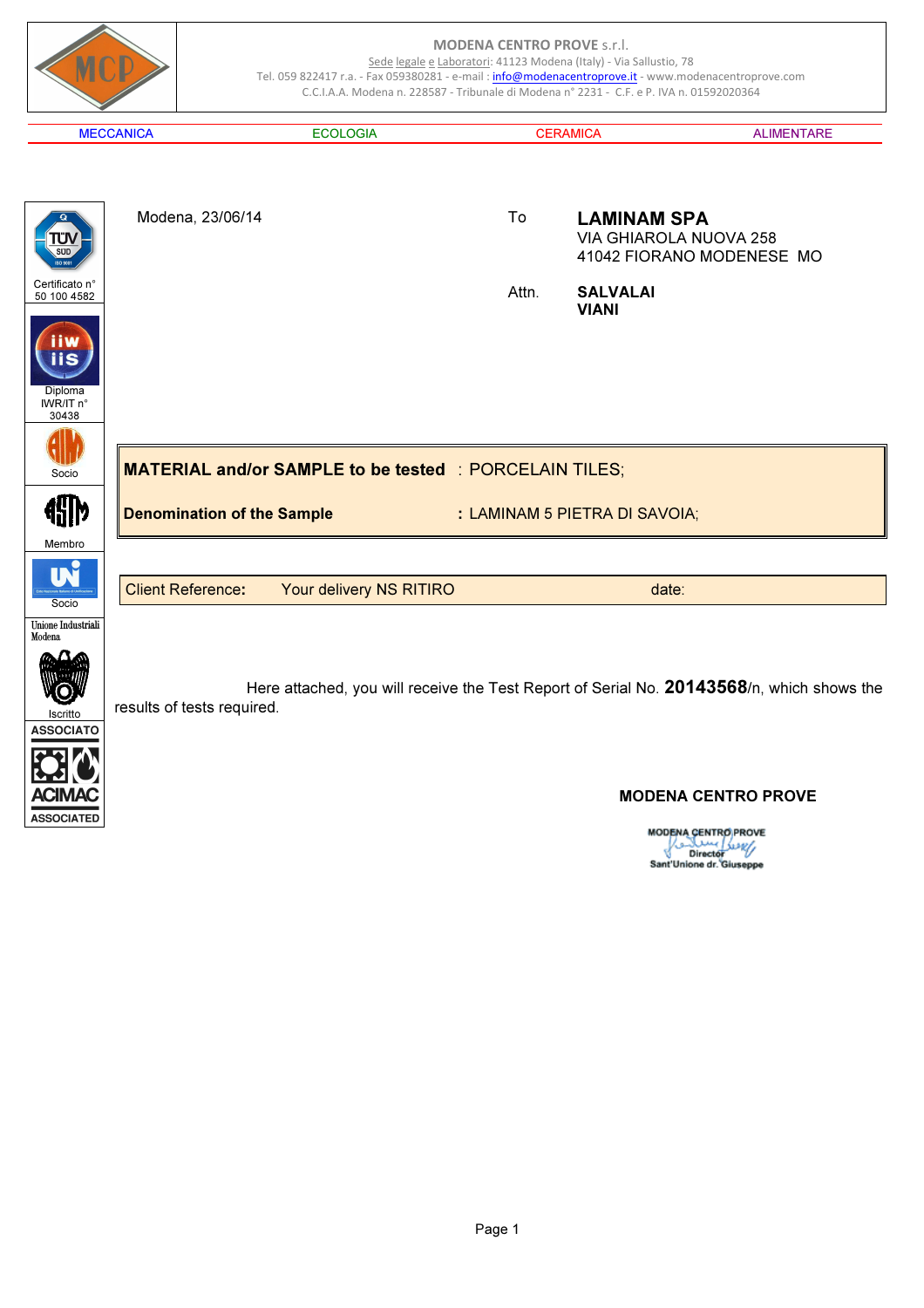

# **TEST REPORT: 20143568/1**

Modena, 23/06/14

| <b>CUSTOMER</b>                              | LAMINAM SPA - - VIA GHIAROLA NUOVA 258 - 41042 - FIORANO<br><b>MODENESE - MO</b> |
|----------------------------------------------|----------------------------------------------------------------------------------|
| <b>MATERIAL and/o SAMPLE to be</b><br>tested | <b>PORCELAIN TILES:</b>                                                          |
| <b>Denomination</b>                          | LAMINAM 5 PIETRA DI SAVOIA;                                                      |
| Date of sample reception                     | 11/06/2014;                                                                      |
| Kind of test executed                        | Determination of the Measurement of Impact Strenght                              |
| <b>Referring standards</b>                   | UNI EN ISO 10545-5:2000                                                          |
| <b>Shifting from standards</b>               | None                                                                             |
| <b>Equipment</b>                             | Impact Test Gabbrielli cod. MCP C18                                              |
| <b>Calibration</b>                           | Rapporto di taratura nº 018 del 26/05/2014                                       |
| <b>Subcontracted phases</b>                  | <b>None</b>                                                                      |
| <b>Sampling made by</b>                      | Customer                                                                         |

The test results showing in this Report are only referred to the sample taken by our staff or supplied by the Customer. He commits himself to reproduce integrally this document. Partial reproduction is forbidden. The times of retain of the samples was indicated in the offer related to the test report.

| $-10^{-7}$<br>ran<br>Ret<br>nsqua.<br>perto<br>" KILL<br>11.70 | <b>MODENA CENTRO PROVE</b><br>'Ceramic Dept. Responsible<br>P.I. De Pasquale Roberto | <b>MODENA CENTRO PROVE</b><br>والمستقران<br>Director<br>Sant'Unione dr. Giuseppe |
|----------------------------------------------------------------|--------------------------------------------------------------------------------------|----------------------------------------------------------------------------------|
|----------------------------------------------------------------|--------------------------------------------------------------------------------------|----------------------------------------------------------------------------------|